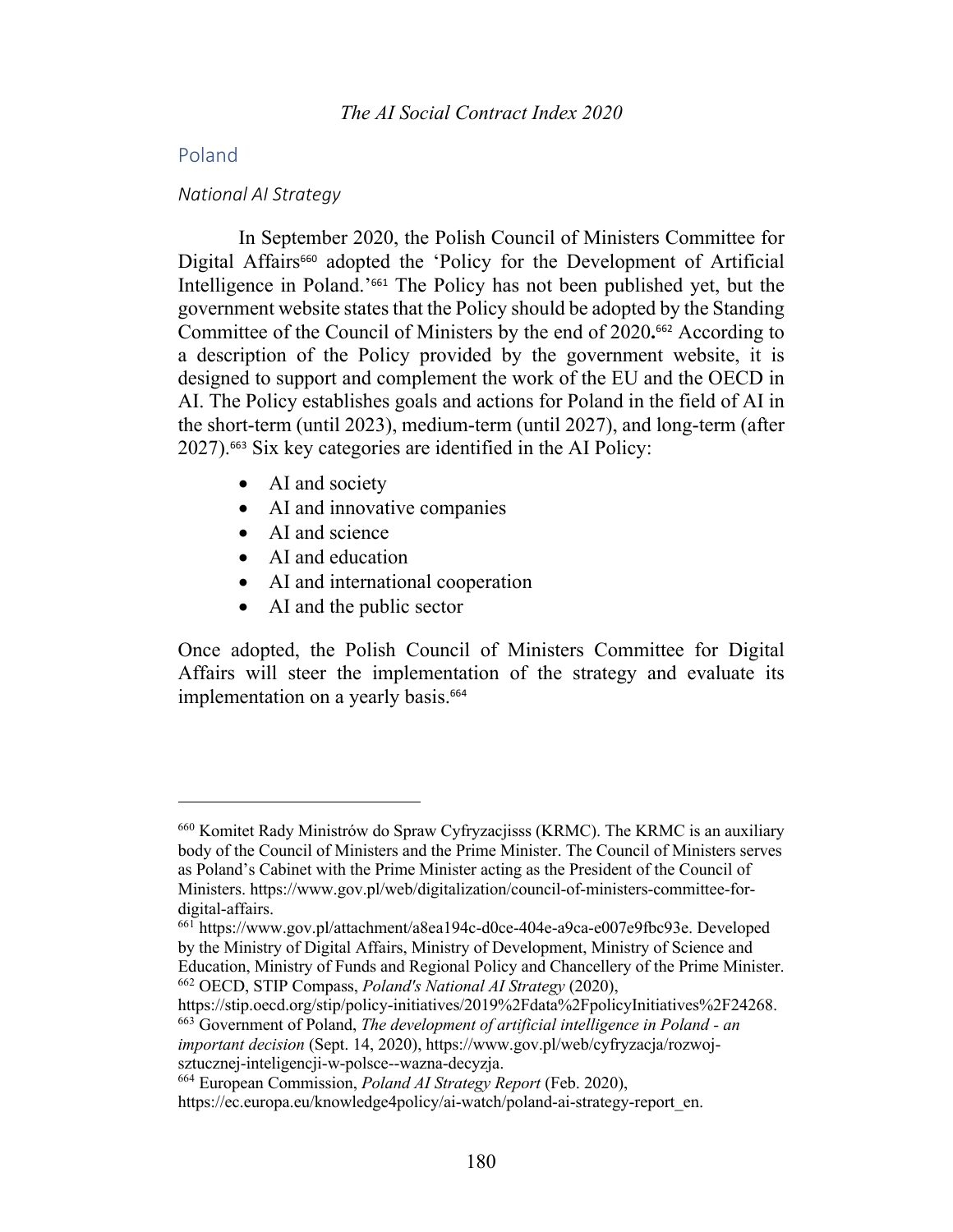The Polish Government website sets out a roadmap towards Poland's AI strategy, with the first step towards the strategy being marked in September 2016 and the most recent being marked in September 2020 (with the KRMC adoption of the 2020 Policy).<sup>665</sup> The 2020 Policy follows on from a draft policy document that was released for consultation in 2019<sup>666</sup> and a document released by the Minister for Digital Affairs in 2018, titled "Assumptions to AI Strategy in Poland."<sup>667</sup> The Assumptions document was the product of a group of independent experts who volunteered their time to develop recommendations for the development of AI in Poland under the guidance of the Ministry of Digital Affairs**.** The Assumptions document identifies four key areas of importance:

- data-driven economy
- financing and development
- education
- law and ethics.

The Assumptions document states that Poland's approach to ethical and legal issues with AI should: be proactive in creating ethical standards and legislation; be inclusive and cooperative; take into account the specific circumstances in Poland; be flexible; instate consistent supportive measures; engage in discussion and consultation; and be firm in response to violations of ethical and legal standards. The primary goals are asserted to be the development of transparent and effective mechanisms ensuring the protection of fundamental rights, gaining understanding of the social effects of AI, the setting of ethical standards, and the creation of high-quality legislation.

Fundamental rights and values identified in the Assumptions document as being important to the development of a legal and ethical approach in Poland include: dignity; freedom (described as including freedom to understand processes with which individuals interact and the making of free and independent decisions); privacy and data protection;

<sup>665</sup> Government of Poland, *Digitalization of the Chancellery of the Prime Minister* [GT],

<sup>&</sup>lt;sup>666</sup> https://www.gov.pl/attachment/a8ea194c-d0ce-404e-a9ca-e007e9fbc93e. The document is only available in Polish and machine translation was used in combination with other sources.

<sup>667</sup> Ministry for Digital Affairs, Assumptions for the AI Strategy in Poland (Nov, 9, 2018) [GT], (https://www.gov.pl/attachment/1a3fba75-c9f9-4aff-96d8-aa65ce612eab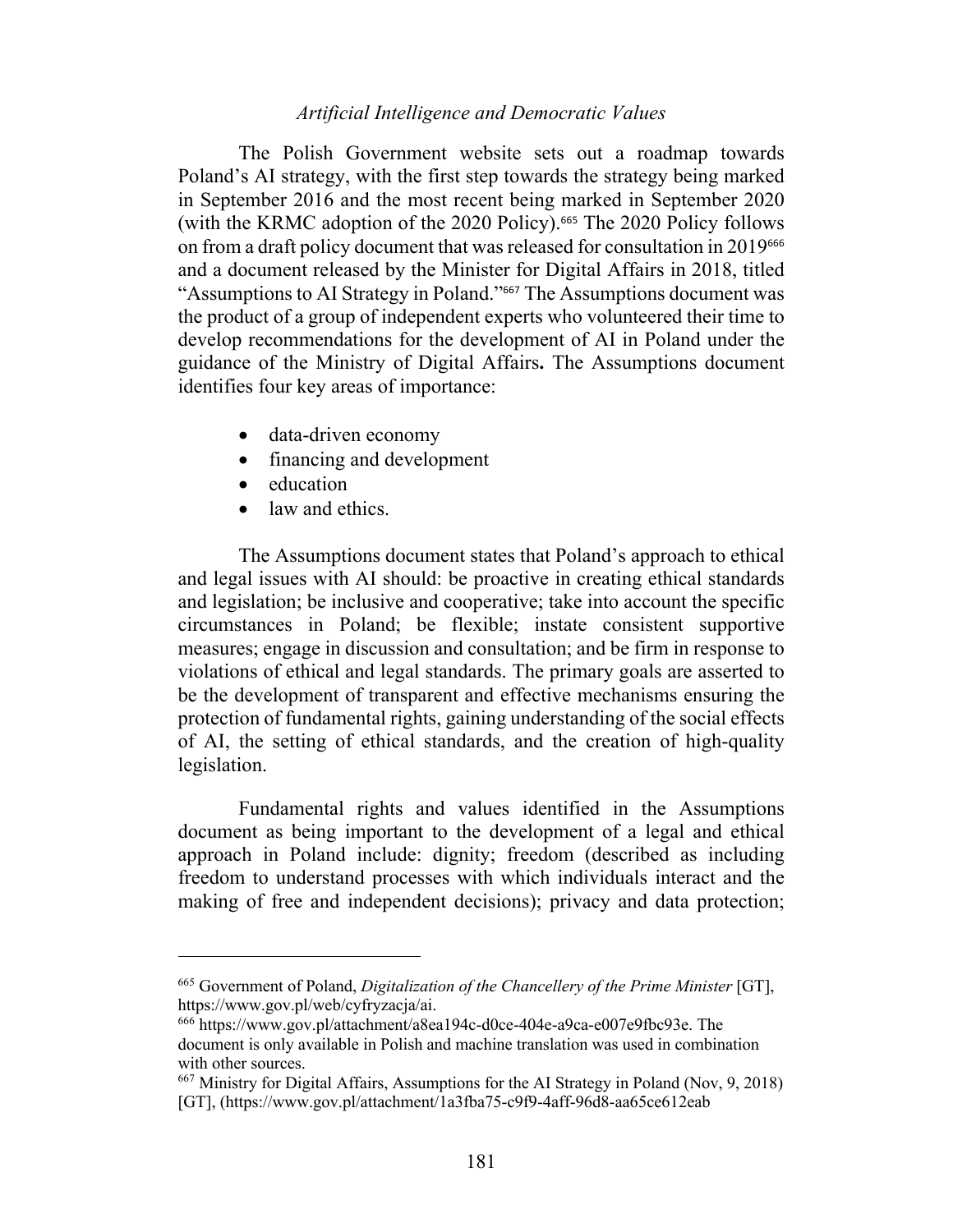## *The AI Social Contract Index 2020*

equality; and justice The Assumptions document calls for the development of an ethical impact assessment mechanism. Where AI projects are supported by public funds, the Assumptions document calls for ethical impact assessments at various stages of a project's implementation, not just at the application stage. As part of the objective of coordinating national efforts in this space, the Assumptions document also proposes the establishment of an entity designed to, amongst other things: monitor the social impact of AI; recommend regulatory actions; participate in the development of regulations and ethical standards; and perform ethical impact assessments on publicly funded projects. It is envisioned that such an entity would include representatives from science, government, business, and NGOs. The legal analysis in the report was prepared by experts invited by the Ministry of Digital Affairs to consider the legal aspects of AI as part of the working group on the legal and ethical aspects of AI under the guidance of the Ministry. The research was preliminary and based on the presentation of selected legal issues by individual experts based on their personal views. As a result, the recommendations primarily call for the conducting of more research and discussion.

Subsequently, a Draft Policy for the Development of Artificial Intelligence in Poland for the years 2019–2027 was released for consultation in August 2019. The Draft Policy document was designed to open a national debate from which a national strategy could be built.**<sup>668</sup>** The Draft Policy states its goals to include the supporting of AI research and development for the benefit of economic growth and innovation. In tandem with this, the Policy describes the necessity to support citizens in the face of transformations to the working environment and to protect human dignity and fair competition.<sup>669</sup> The Draft Policy is designed to be coherent with EU and OECD policies on AI. Strategic documents the Draft Policy takes into account include: the EU Communication's Coordinated Plan on Artificial Intelligence;<sup>670</sup> the High-Level Expert Group on AI's Ethics Guidelines for Trustworthy Artificial Intelligence;<sup>671</sup> the High-Level Expert Group on AI's

<sup>668</sup> European Commission, *Poland AI Strategy Report* (Feb. 2020), https://ec.europa.eu/knowledge4policy/ai-watch/poland-ai-strategy-report\_en. 669 https://www.gov.pl/attachment/a8ea194c-d0ce-404e-a9ca-e007e9fbc93e.

<sup>670</sup> European Commission, *Coordinated Plan on Artificial Intelligence* (Dec. 7, 2018), https://ec.europa.eu/transparency/regdoc/rep/1/2018/EN/COM-2018-795-F1-EN-MAIN-PART-1.PDF.<br><sup>671</sup> European Commission, *Ethics Guidelines for Trustworthy AI* (Apr. 8, 2019),

https://ec.europa.eu/digital-single-market/en/news/ethics-guidelines-trustworthy-ai.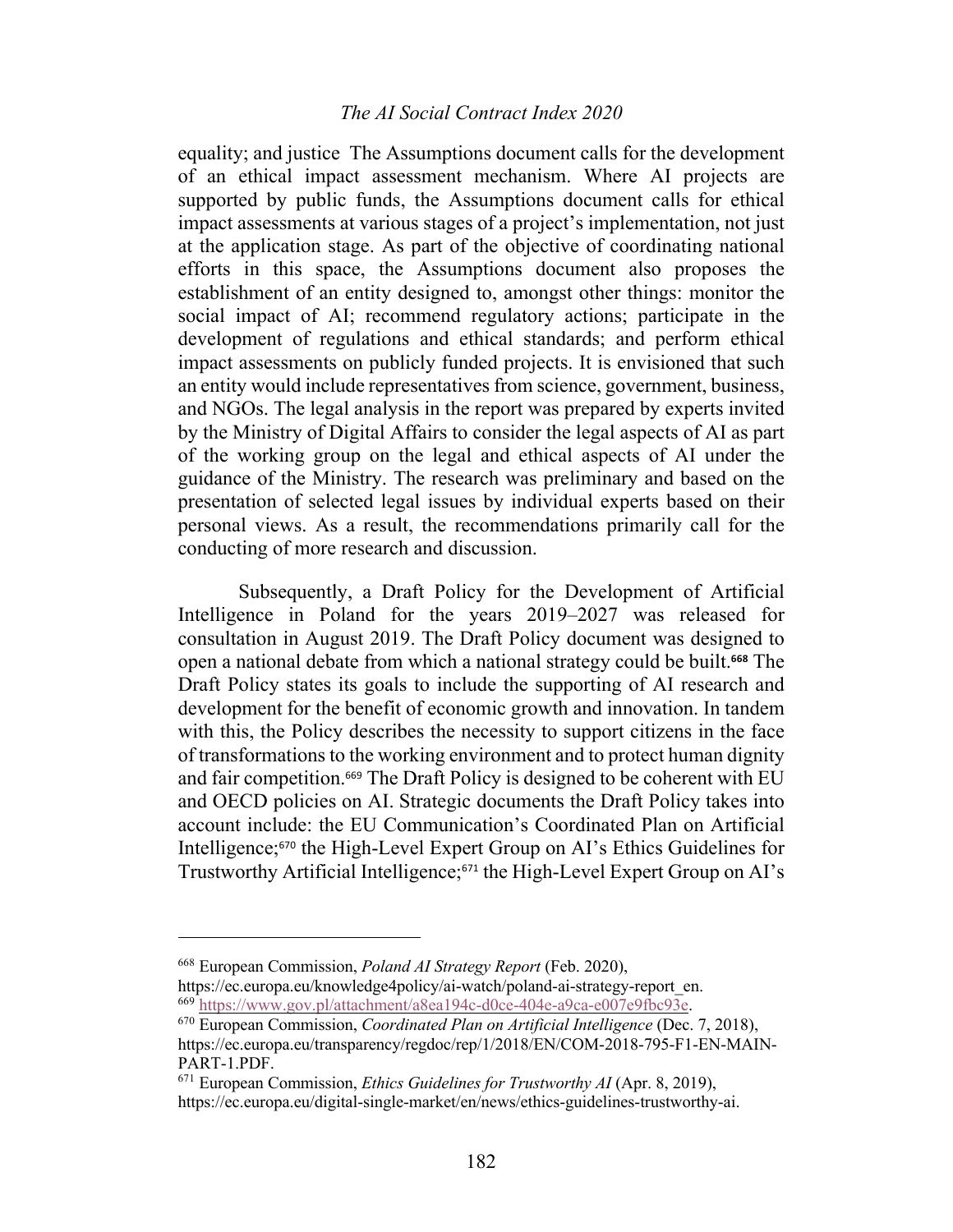Policy and Investment Recommendations for Trustworthy Artificial Intelligence;<sup>672</sup> and the OECD Council Recommendation on Artificial Intelligence.<sup>673</sup>

Supportive of human-centric AI, Poland rejects the idea of granting legal personality to AI. The Draft Policy identifies the need to address intellectual property issues with AI and to develop international consensus around AI and liability. The Draft Policy states that Article 30 of the Polish Constitution – which protects the inherent and inalienable dignity of the person – forms the basis of its approach. While the Draft Policy recognizes the importance of the Charter of Fundamental Rights and international human rights treaties in providing a foundation for ethical principles, the Policy suggests that Article 30 of the Polish Constitution provides broader protection. In addition to supporting the OECD recommendations, the Draft Policy asserts that the ethical development of AI should be based on the European concept of Trustworthy AI.

The Virtual Chair of Ethics and Law criticized the Draft Policy document and recommended significant changes.<sup>674</sup> In addition to criticizing the structure of the Draft Policy, the Virtual Chair of Ethics and Law called for increased detail regarding strategic goals and objectives and the legal acts required to implement policy.

In response to the EU Commission's White Paper on Artificial Intelligence, Poland professed to sharing the Commission's view on the need to define a clear European regulatory framework that would contribute to building confidence in the AI among consumers and businesses, thereby accelerating the spread of this technology, while ensuring socially, environmentally, and economically optimal results and compliance with EU's laws, principles, and values. However, Poland suggests limiting regulatory action "only to the areas of necessary intervention that promote

intelligence

<sup>672</sup> European Commission, *Policy and investment recommendations for trustworthy Artificial Intelligence* (June 26, 2019), https://ec.europa.eu/digital-singlemarket/en/news/policy-and-investment-recommendations-trustworthy-artificial-

<sup>673</sup> OECD Legal Instruments, *Recommendation of the Council on Artificial Intelligence* (May 21, 2019), https://legalinstruments.oecd.org/en/instruments/OECD-LEGAL-0449. 674 The Council of the Virtual Chair of Ethics and Law*, Comments on the Policy for the Development of Artificial Intelligence in Poland for the years 2019 - 2027 (*Nov. 11,

*<sup>2019),</sup>* http://cpptint.wpia.uni.opole.pl/rada-wirtualnej-katedry-etyki-i-prawa-zabieraglos-w-sprawie-ai/.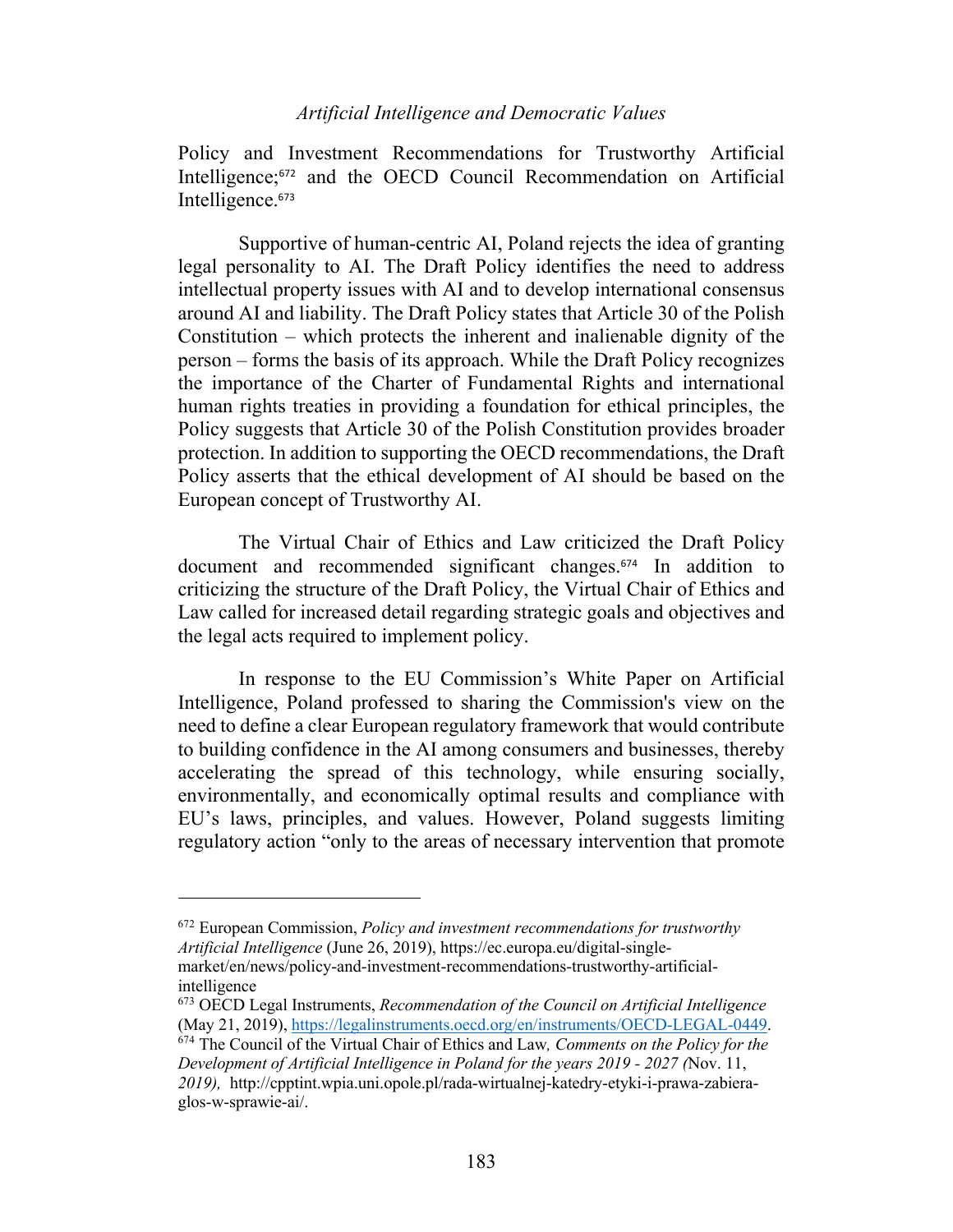#### *The AI Social Contract Index 2020*

legal certainty and relations, ensure coordination within the EU, and limit the negative social impact."<sup>675</sup> Poland states that the regulations "should be sufficiently effective to achieve their objectives, but should not be overly prescriptive, as this could lead to disproportionate burdens, especially for SMEs and MSMEs." Poland endorsed incentives for voluntary ex ante control rather than mandatory. In particular, Poland cautioned against the imposition of mandatory certification regimes.

#### *Ultima Ratio*

Poland has begun an online arbitration court which incorporates AI techniques. Ultimately, according to *Polish Science*, "artificial intelligence will automatically prepare a ready draft judgment together with justification, processing for this purpose the data and positions of the parties collected in the course of the proceedings."<sup>676</sup> The first modules began in 2020. Ultimately, artificial intelligence will automatically prepare a ready draft judgment together with justification, processing for this purpose the data and positions of the parties collected in the course of the proceedings. The Ultima Ratio judgment has the same legal force as a decision before a common court.<sup>677</sup> The main legal issue raised by the use of Ultima Ratio is whether it is compatible with Article 47 of the EU Charter on Fundamental Rights which guarantees the right to a fair trial before an independent and impartial court.

#### *Poland's Position on AI and Fundamental Rights*

Earlier this year, the Presidency of the Council of the EU failed to secure unanimous support from the Member States for its conclusions on the application of the Charter of Fundamental Rights in the AI context.<sup>678</sup>

*implement Artificial Intelligence* (Jan. 2, 2020), http://polishscience.pl/en/ultima-ratiothe-first-online-court-of-arbitration-in-poland-to-implement-artificial-intelligence/

<sup>675</sup> Government of Poland, *Poland's position in the consultations on the White Paper on Artificial Intelligence - a European approach to excellence and trust* (June 12, 2020), https://www.gov.pl/attachment/583eb32c-7344-4317-b607-fee0532c3eeb. 676 Polish Science, *Ultima Ratio- the first online court of arbitration in Poland to* 

<sup>677</sup> Warsaw Business Journal, *Online arbitration as remedy for closed common courts and pandemics* (March 16, 2020), https://wbj.pl/online-arbitration-as-remedy-for-closedcommon-courts-and-pandemics/post/126416

<sup>678</sup> European Council, *Artificial intelligence: Presidency issues conclusions on ensuring respect for fundamental rights* (Oct. 21, 2020),

https://www.consilium.europa.eu/en/press/press-releases/2020/10/21/artificial-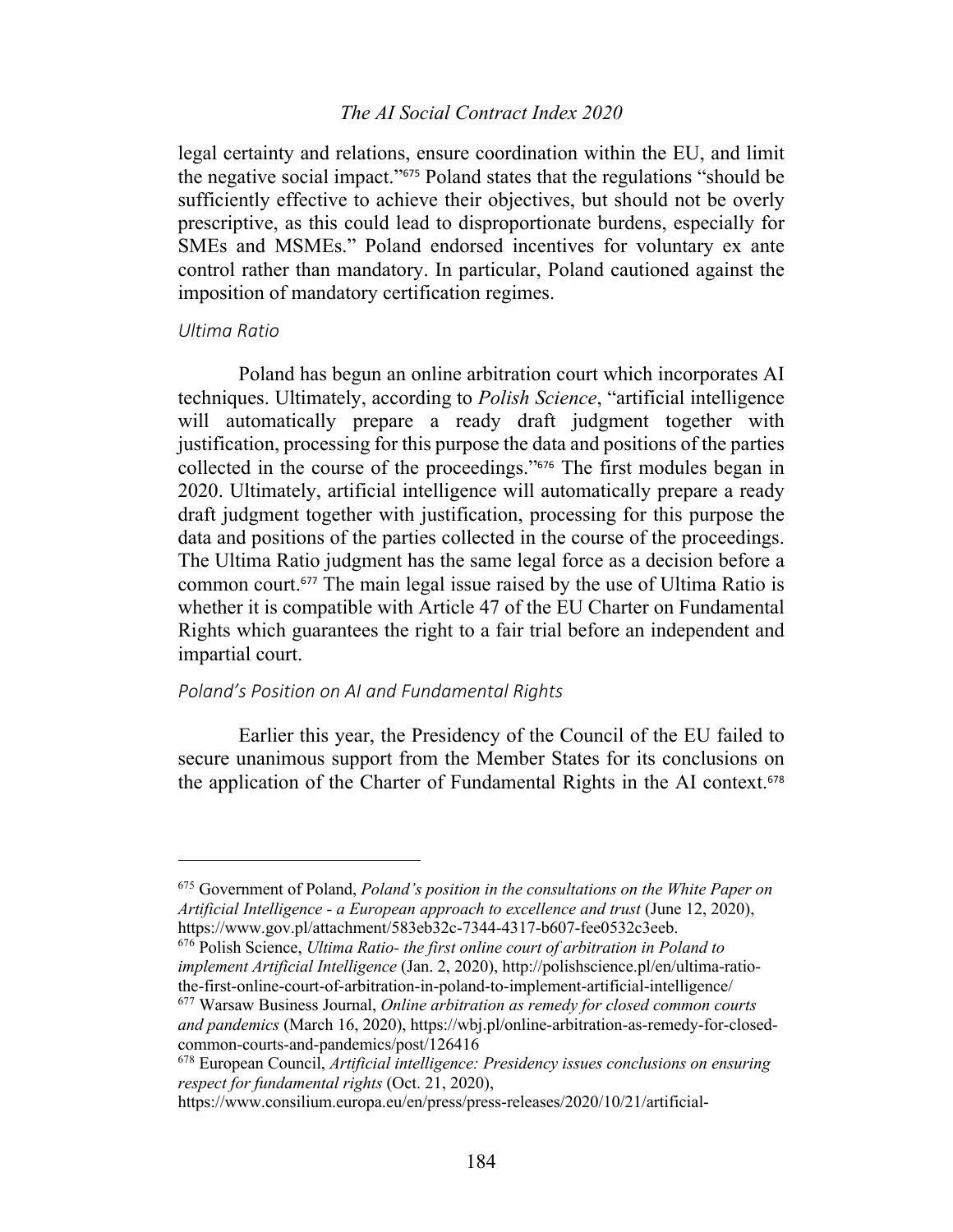Poland objected to the inclusion of "gender equality." Poland was the only member state in the European Union to oppose the resolution on AI and fundamental rights.<sup>679</sup> Although Ambassador Andrzej Saros said that Poland will work to support the conclusions in the future, he also stated that: "The Treaties refer to equality between women and men, similar to the Charter of Fundamental Rights. The meaning of 'gender' is unclear; the lack of definition and unambiguous understanding for all member states may cause semantic problems. Neither the Treaties nor the Charter of Fundamental Rights use the term 'gender'." <sup>680</sup>

The position occurs in the context of the Polish government opposition to the Convention on Preventing and Combating Violence against Women and Domestic Violence. <sup>681</sup> While consensus was not reached as regards the Presidency's conclusions, the Presidency stressed that the core elements of the conclusions, anchoring the Union's fundamental rights and values in the age of digitalization, fostering the EU's digital sovereignty and actively participating in the global debate on the use of artificial intelligence with a view to shaping the international framework, were shared by all delegations. 682

#### *OECD/G20 AI Principles*

As a member of the OECD, Poland is committed to the OECD Principles on Artificial Intelligence and references the OECD principles in its Draft Policy document. The OECD did not identify any instances of implementation of the AI Principles in Poland in the 2020 survey. 683

intelligence-presidency-issues-conclusions-on-ensuring-respect-for-fundamental-rights/; https://www.consilium.europa.eu/media/46496/st11481-en20.pdf. 679 Warsaw Business Journal, *Poland rejects artificial intelligence because of gender*

<sup>(</sup>Oct. 29, 2020), https://wbj.pl/poland-rejects-artificial-intelligence-because-ofgender/post/128788

<sup>680</sup> Samuel Stolton, *Poland rejects Presidency conclusions on Artificial Intelligence, rights*, Euroactiv, Oct. 26, 2020, https://www.euractiv.com/section/digital/news/polandrejects-presidency-conclusions-on-artificial-intelligence-rights/. 681 Eline Schaart, *Poland to withdraw from treaty on violence against women*, Politico

<sup>(</sup>July 25, 2020), https://www.politico.eu/article/poland-to-withdraw-from-istanbulconvention-treaty-on-violence-against-women/

<sup>682</sup> Council of the European Union, *Presidency conclusions - The Charter of Fundamental Rights in the context of Artificial Intelligence and Digital Change* (Oct. 21, 2020), https://www.consilium.europa.eu/media/46496/st11481-en20.pdf. 683 OECD G20 Digital Economy Task Force, *Examples of AI National Policies* (2020),

https://www.mcit.gov.sa/sites/default/files/examples-of-ai-national-policies.pdf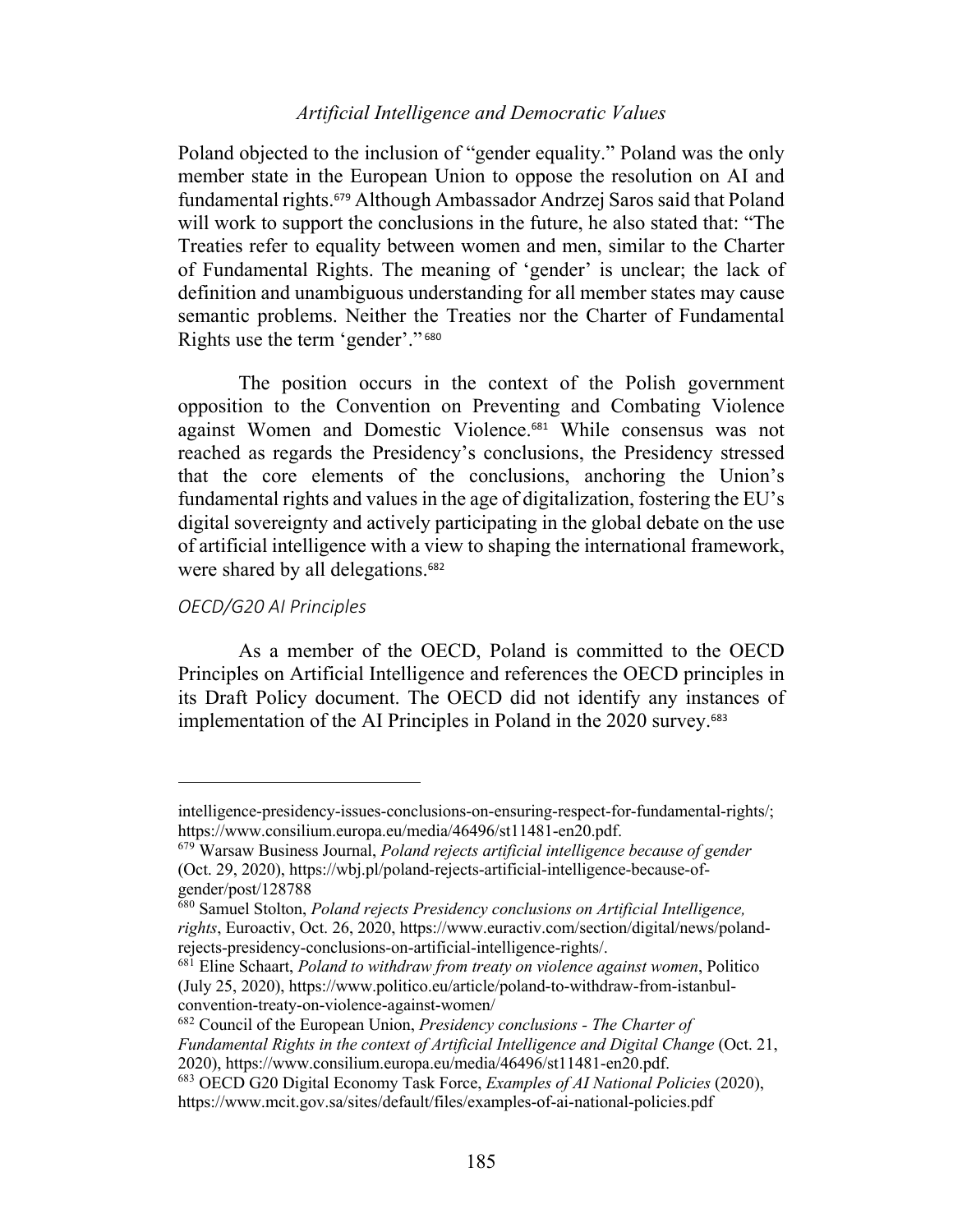#### *Human Rights*

Poland is a member of the European Union and Council of Europe and is, accordingly, committed to the upholding of the Charter of Fundamental Rights and the European Convention on Human Rights. In addition, Poland has acceded to international human rights treaties and has signed the Universal Declaration of Human Rights. The Polish Constitution also grants basic rights to citizens and includes prohibitions against discrimination.<sup>684</sup> While Poland ranks quite highly in its Freedom House 2020 Country Report (84/100), concerns were raised about the fairness of parliamentary elections, media freedom, judicial reforms, and LGBT+ rights.<sup>685</sup> Since 2015, Poland's ranking on the World Press Freedom Index has dropped from 18th to 62nd place.<sup>686</sup>

#### *Algorithmic Transparency*

As a member of the European Union, Poland is committed to the protection of personal data as required by Article 8 of the Charter of Fundamental Rights and the data protection laws of the EU. The Personal Data Protection Act 2018 and the GDPR Implementation Act 2019 were enacted in order to adapt the GDPR and to implement the Law Enforcement Directive into domestic law. The Polish supervisory authority is the President of the Office of Personal Data Protection.<sup>687</sup> Poland supports the Ethics Guidelines for Trustworthy AI, including the requirements of human agency and oversight; privacy and data governance; transparency; and diversity, non-discrimination and fairness; and accountability.<sup>688</sup>

<sup>684</sup> *The Constitution of the Republic of Poland, Article 32,*

https://www.sejm.gov.pl/prawo/konst/angielski/kon1.htm

<sup>685</sup> Freedom House, *Freedom in the World 2020 – Poland* (2020),

https://freedomhouse.org/country/poland/freedom-world/2020. See also Case C-791/19 R *Commission v Poland* and Case C-619/18 *Commission v Poland*. 686 Reporters without Borders, *2020 World Press Freedom Index,*

https://rsf.org/en/ranking; Reporters without Borders, *2015 World Press Freedom Index*, https://rsf.org/en/ranking/2015#.<br><sup>687</sup> President of the Office of Personal Date Protection, https://uodo.gov.pl/en.<br><sup>688</sup> Digitalization of the Chancellery of the Prime Minister, *Public consultations on the* 

*project Policy for the Development of Artificial Intelligence in Poland for 2019-2027* (Aug. 21, 2019), https://www.gov.pl/web/cyfryzacja/konsultacje-spoleczne-projektu-

polityki-rozwoju-sztucznej-inteligencji-w-polsce-na-lata-2019--2027; European Commission, *Ethics guidelines for trustworthy AI* (Apr. 8, 2019),

https://ec.europa.eu/digital-single-market/en/news/ethics-guidelines-trustworthy-ai.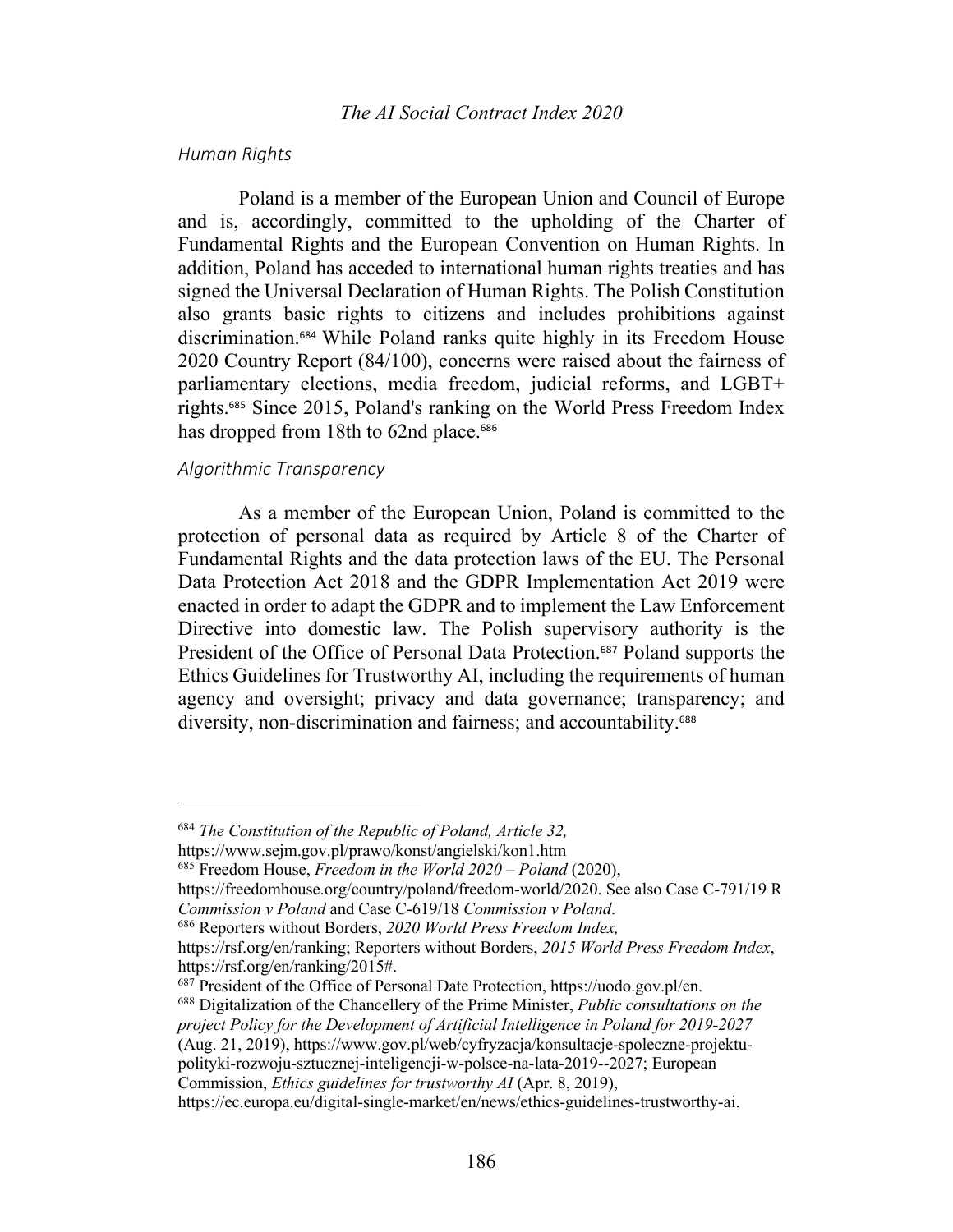In the Polish response to the EU Commission's White Paper on Artificial Intelligence, human oversight of AI systems is identified as the key guiding principle for all AI applications, not just for high-risk examples.<sup>689</sup> Poland supports the introduction of an ex-ante conformity assessment procedure for certain high-risk AI applications. The 2019 Draft Policy recognizes the importance of transparent, accountable, and impartial AI and endorses the use of voluntary standards systems for the certification of AI. The Draft Policy recommends the establishment of regulatory sandboxes to enable the early testing of AI systems before they meet compliance or certification standards and supports the mutual recognition of interoperability standards.<sup>690</sup>

In 2014, a profiling system was introduced in order to divide unemployed people into three categories based on their responses to a series of questions asked during a computer-based interview.<sup>691</sup> In a report on the issue, the NGO, Panoptykon, described the process as the computer system calculating the 'employment potential' of a given person on the basis of the provided answers.<sup>692</sup> The amount of assistance the individual received was determined by their categorization. The Polish data protection supervisory authority expressed reservations regarding the use of profiling in this context.<sup>693</sup> In particular, concerns were expressed regarding the protection of personal data and the absence of a transparent procedure to facilitate appeals.<sup>694</sup> In addition, concerns were raised by the Polish Supreme Audit

<sup>689</sup> Government of Poland, *Poland's position in the consultations on the White Paper on Artificial Intelligence - a European approach to excellence and trust* (June 12, 2020), https://www.gov.pl/attachment/583eb32c-7344-4317-b607-fee0532c3eeb.

<sup>690</sup> https://www.gov.pl/web/cyfryzacja/konsultacje-spoleczne-projektu-polityki-rozwojusztucznej-inteligencji-w-polsce-na-lata-2019--2027.

<sup>&</sup>lt;sup>691</sup> Amendment to the Act on the Promotion of Employment and Labor Market Institutions and Ordinance on the Profiling of Assistance for the Unemployed; https://panoptykon.org/sites/default/files/leadimage-

biblioteka/panoptykon\_profiling\_report\_final.pdf.<br><sup>692</sup> Amendment to the Act on the Promotion of Employment and Labor Market Institutions and ordinance on the profiling of assistance for the unemployed; https://panoptykon.org/sites/default/files/leadimage-

biblioteka/panoptykon\_profiling\_report\_final.pdf.

 $\sqrt{693}$  See, for example,

https://archiwum.mpips.gov.pl/download/gfx/mpips/pl/defaultopisy/8216/1/1/Uwagi%20 GIODO-IV.pdf; https://panoptykon.org/sites/default/files/leadimage-

biblioteka/panoptykon\_profiling\_report\_final.pdf. 694 Fundacja Panoptykon, *Profiling the Unemployed in Poland: Social and Political Implications of Algorithmic Decision Making* (2015),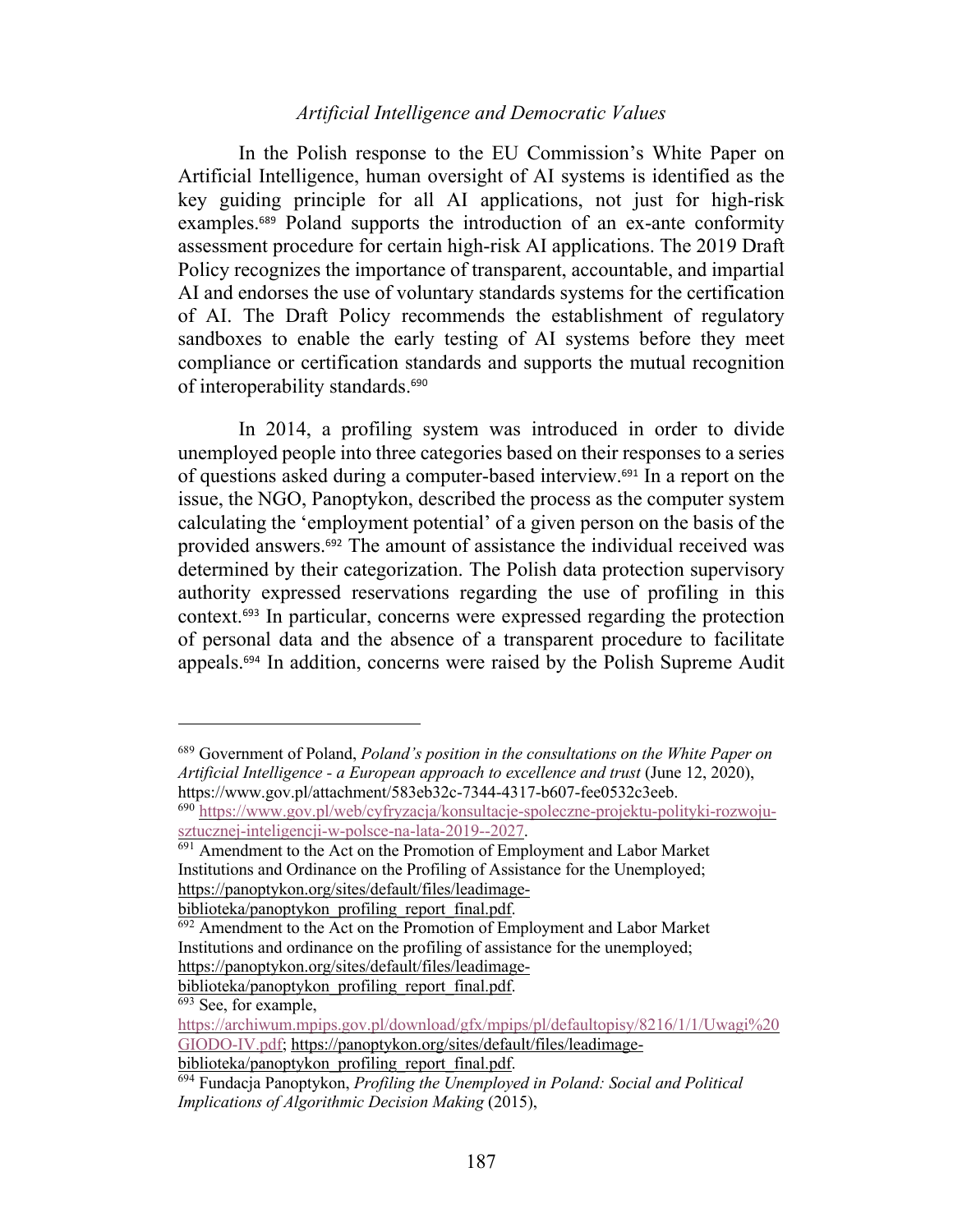## *The AI Social Contract Index 2020*

Office (Najwyższa Izba Kontroli) and the Human Rights Commissioner. Eventually, Poland's Constitutional Court found the system to be a breach of the Polish Constitution.<sup>695</sup> The system was abolished by December 2019.

In taking steps to implement the GDPR in 2019, Poland provided all banking customers with the right to an explanation regarding their credit assessment when applying for a loan.<sup>696</sup> STIR – System Teleinformatyczny Izby Rozliczeniowej – is a government tool that analyses information collected by financial institutions in order to detect illegal activity. If suspicion arises, the financial institution can block a flagged account for 72 hours at the request of the tax authorities.<sup>697</sup> The algorithms behind the system are not publicly available and a criminal offense – with a maximum prison sentence of up to five years – exists prohibiting the disclosure of relevant information.

# *Public Participation*

Documents relating to Poland's development of its AI policy are accessible on the internet. The process that led to the 'Assumptions to AI Strategy in Poland' document involved the participation of a broad range of representatives of science, business, social organizations and public administration.<sup>698</sup> The subsequently published Draft Policy document was released for public consultation in August 2019 (the consultation period closed in September 2019).<sup>699</sup> According to the government website, 46 entities took part in the consultation.

https://panoptykon.org/sites/default/files/leadimage-

biblioteka/panoptykon\_profiling\_report\_final.pdf. See also

https://legislacja.rcl.gov.pl/docs//2/171820/171829/171833/dokument89898.pdf. 695 AlgoirthmWatch, *Poland: Government to scrap controversial unemployment scoring* 

*system* (Apr. 16, 2019). https://algorithmwatch.org/en/story/poland-government-to-scrapcontroversial-unemployment-scoring-system/.<br><sup>696</sup> Article 46 http://orka.sejm.gov.pl/opinie8.nsf/nazwa/3050\_u/%24file/3050\_u.pdf;

https://en.panoptykon.org/right-to-explanation.<br><sup>697</sup> https://automatingsociety.algorithmwatch.org/report2020/poland/;

https://www.gov.pl/web/kas/sukces-analityki-stir. 698 Digitization of the Chancery of the Prime Minister, *Artificial Intelligence - Poland 2118* (Nov. 9, 2018) [GT], https://www.gov.pl/web/cyfryzacja/sztuczna-inteligencjapolska-2118. 699 Digitization of the Chancery of the Prime Minister, *Public consultations on the* 

*project "Policy for the Development of Artificial Intelligence in Poland for 2019-2027" (*Aug. 21, 2019), [GT], https://www.gov.pl/web/cyfryzacja/konsultacje-